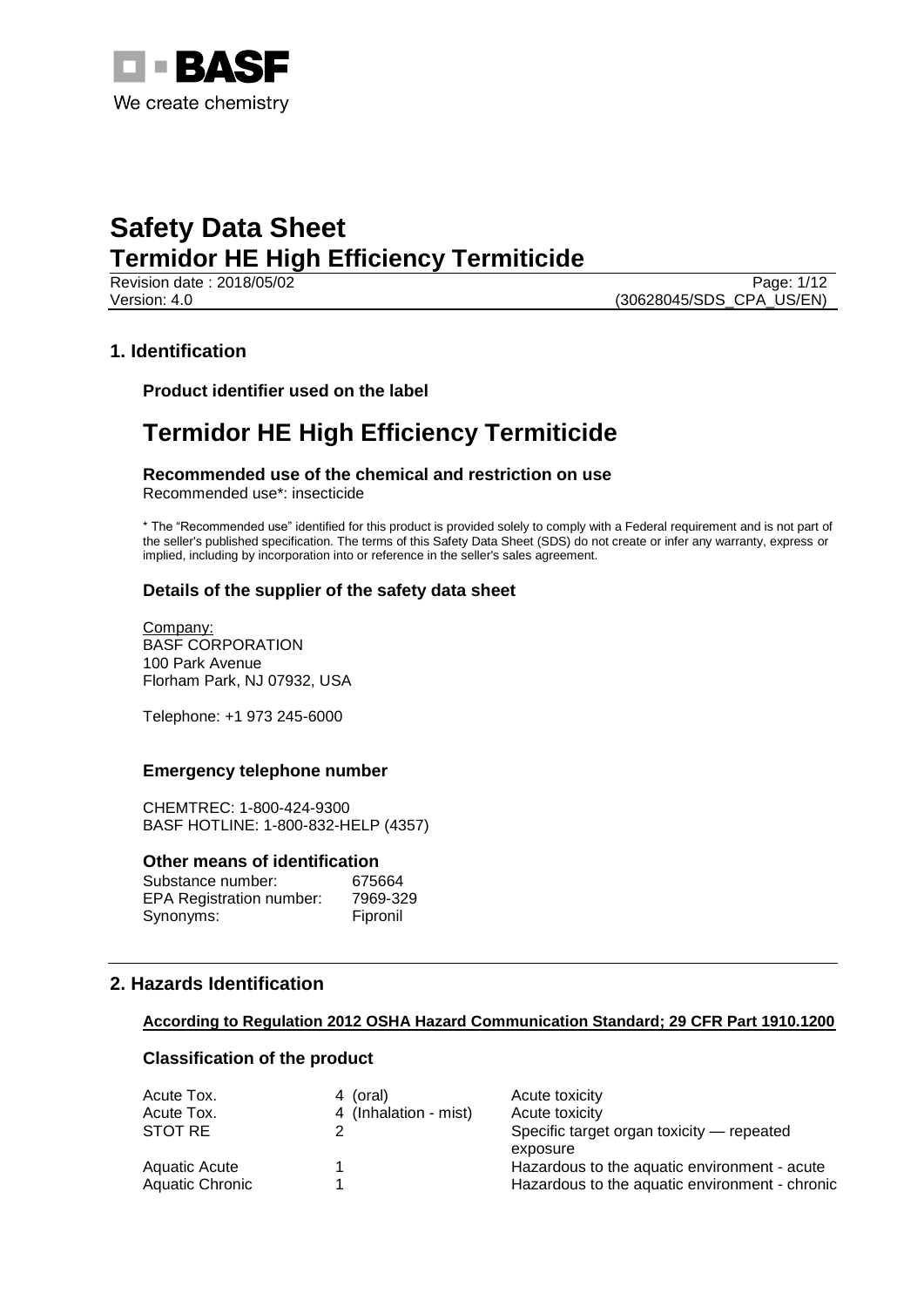Revision date : 2018/05/02<br>
Version: 4.0 (30628045/SDS\_CPA\_US/EN) (30628045/SDS\_CPA\_US/EN)

## **Label elements**



Signal Word: Warning

| Hazard Statement:                      |                                                                                                |
|----------------------------------------|------------------------------------------------------------------------------------------------|
| H332                                   | Harmful if inhaled.                                                                            |
| H302                                   | Harmful if swallowed.                                                                          |
| H373                                   | May cause damage to organs (Central nervous system) through<br>prolonged or repeated exposure. |
| H400                                   | Very toxic to aquatic life.                                                                    |
| H410                                   | Very toxic to aquatic life with long lasting effects.                                          |
| Precautionary Statements (Prevention): |                                                                                                |
| P271                                   | Use only outdoors or in a well-ventilated area.                                                |
| P273                                   | Avoid release to the environment.                                                              |
| P260                                   | Do not breathe dust/gas/mist/vapours.                                                          |
| P270                                   | Do not eat, drink or smoke when using this product.                                            |
| P264                                   | Wash with plenty of water and soap thoroughly after handling.                                  |
| Precautionary Statements (Response):   |                                                                                                |
| P311                                   | Call a POISON CENTER or doctor/physician.                                                      |
| P304 + P340                            | IF INHALED: Remove person to fresh air and keep comfortable for<br>breathing.                  |
| P301 + P330                            | IF SWALLOWED: rinse mouth.                                                                     |
| P391                                   | Collect spillage.                                                                              |
| Precautionary Statements (Disposal):   |                                                                                                |
| P501                                   | Dispose of contents/container to hazardous or special waste collection<br>point.               |
|                                        |                                                                                                |

## **Hazards not otherwise classified**

Labeling of special preparations (GHS):

The following percentage of the mixture consists of components(s) with unknown hazards regarding the acute toxicity: 7 % dermal

The following percentage of the mixture consists of components(s) with unknown hazards regarding the acute toxicity: 1 % oral

The following percentage of the mixture consists of components(s) with unknown hazards regarding the acute toxicity: 11 % Inhalation - vapour

The following percentage of the mixture consists of components(s) with unknown hazards regarding the acute toxicity: 11 % Inhalation - mist

May produce an allergic reaction. Contains: mixture of: 5-chloro-2-methyl-2H-isothiazol-3-one and 2 methyl-2H-isothiazol-3-one (3:1)

## **3. Composition / Information on Ingredients**

## **According to Regulation 2012 OSHA Hazard Communication Standard; 29 CFR Part 1910.1200**

| <b>CAS Number</b> | Weight % | <b>Chemical name</b> |
|-------------------|----------|----------------------|
| 120068-37-3       | 8.73 %   | Fipronil             |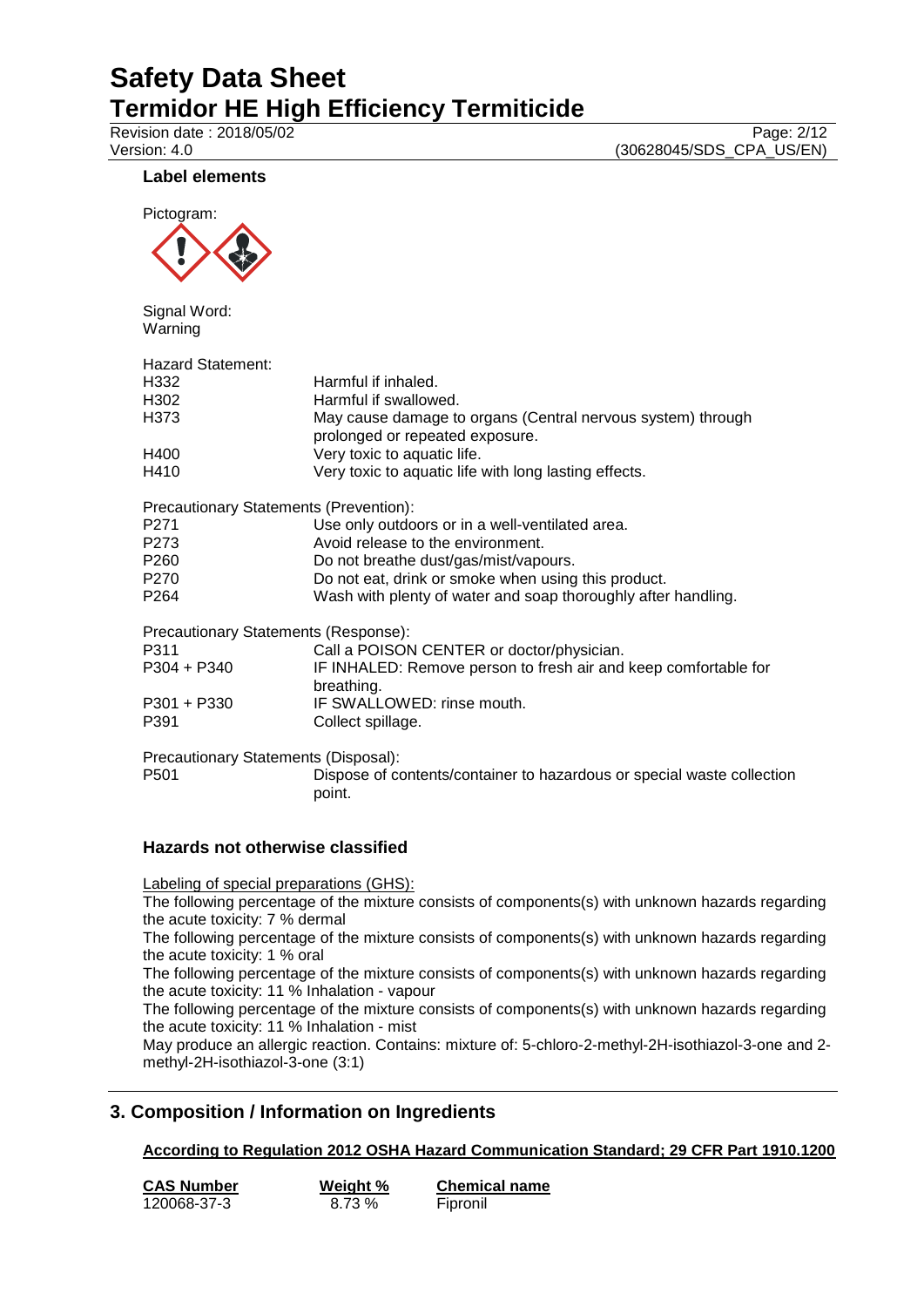Revision date : 2018/05/02 Page: 3/12

## **4. First-Aid Measures**

#### **Description of first aid measures**

**General advice:** Remove contaminated clothing.

#### **If inhaled:**

Keep patient calm, remove to fresh air, seek medical attention.

#### **If on skin:**

Wash thoroughly with soap and water.

#### **If in eyes:**

Wash affected eyes for at least 15 minutes under running water with eyelids held open.

#### **If swallowed:**

Immediately rinse mouth and then drink 200-300 ml of water, seek medical attention.

## **Most important symptoms and effects, both acute and delayed**

Symptoms: The most important known symptoms and effects are described in the labelling (see section 2) and/or in section 11., Further important symptoms and effects are so far not known.

## **Indication of any immediate medical attention and special treatment needed**

Note to physician

Treatment: Treat according to symptoms (decontamination, vital functions), no known specific antidote.

## **5. Fire-Fighting Measures**

## **Extinguishing media**

Suitable extinguishing media: water spray, dry powder, foam, carbon dioxide

#### **Special hazards arising from the substance or mixture**

Hazards during fire-fighting: carbon monoxide, carbon dioxide, nitrogen oxides The substances/groups of substances mentioned can be released in case of fire.

## **Advice for fire-fighters**

Protective equipment for fire-fighting: Wear self-contained breathing apparatus and chemical-protective clothing.

#### **Further information:**

Keep containers cool by spraying with water if exposed to fire. In case of fire and/or explosion do not breathe fumes. Collect contaminated extinguishing water separately, do not allow to reach sewage or effluent systems. Dispose of fire debris and contaminated extinguishing water in accordance with official regulations.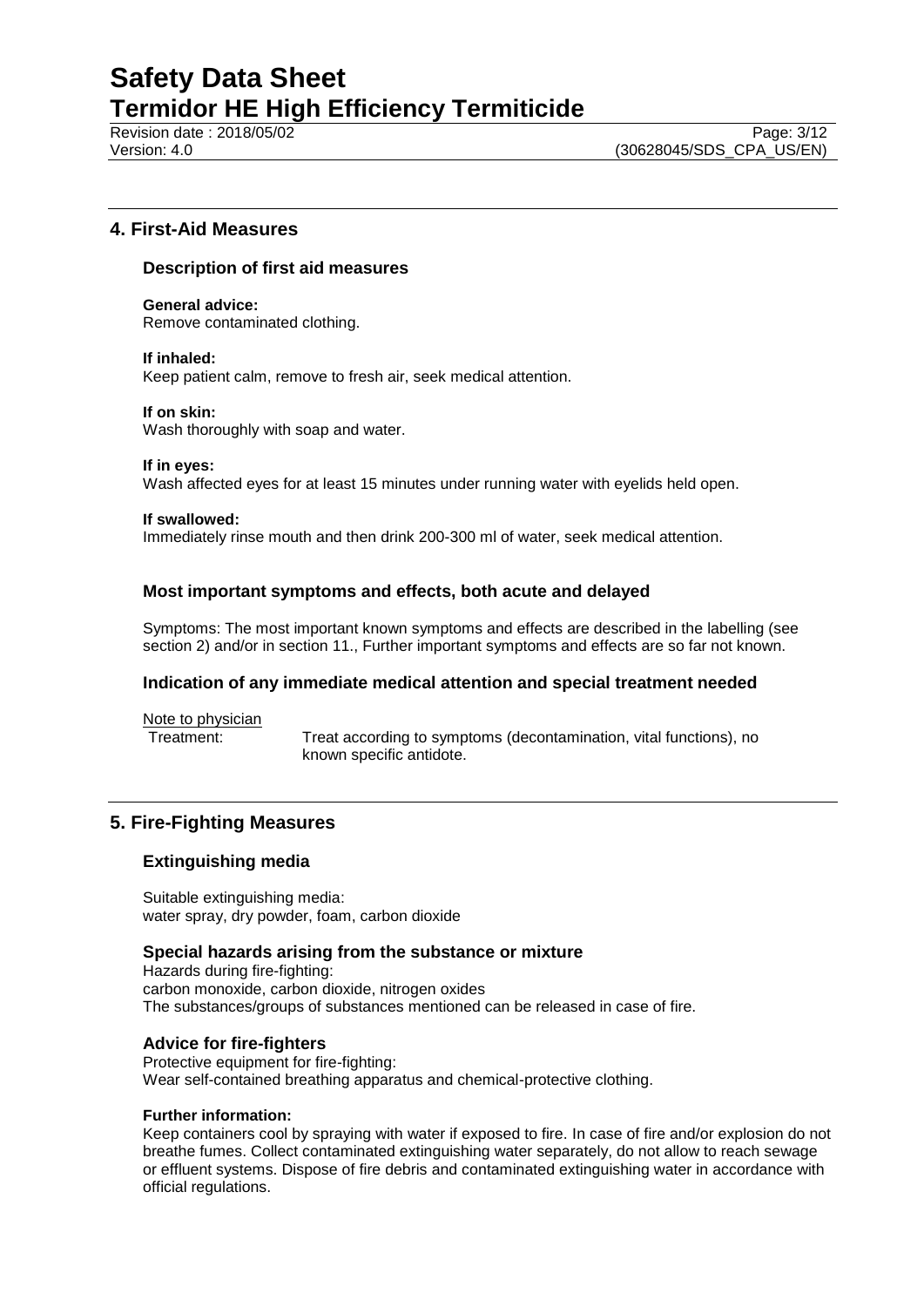Revision date : 2018/05/02<br>
Version: 4.0<br>
Version: 4.0 (30628045/SDS CPA US/EN)

## **6. Accidental release measures**

#### **Personal precautions, protective equipment and emergency procedures**

Do not breathe vapour/spray. Use personal protective clothing. Avoid contact with the skin, eyes and clothing.

#### **Environmental precautions**

Do not discharge into the subsoil/soil. Do not discharge into drains/surface waters/groundwater.

#### **Methods and material for containment and cleaning up**

For small amounts: Pick up with suitable absorbent material (e.g. sand, sawdust, general-purpose binder, kieselguhr).

For large amounts: Dike spillage. Pump off product.

Dispose of absorbed material in accordance with regulations. Collect waste in suitable containers, which can be labeled and sealed. Clean contaminated floors and objects thoroughly with water and detergents, observing environmental regulations. Wear suitable protective equipment.

## **7. Handling and Storage**

#### **Precautions for safe handling**

RECOMMENDATIONS ARE FOR MANUFACTURING, COMMERCIAL BLENDING, AND PACKAGING WORKERS. PESTICIDE APPLICATORS & WORKERS must refer to the Product Label and Directions for Use attached to the product for Agricultural Use Requirements in accordance with the EPA Worker Protection Standard 40 CFR part 170. Ensure adequate ventilation. Provide good ventilation of working area (local exhaust ventilation if necessary). Keep away from sources of ignition - No smoking. Keep container tightly sealed. Protect against heat. Protect contents from the effects of light. Protect from air. Handle and open container with care. Do not open until ready to use. Once container is opened, content should be used as soon as possible. Avoid aerosol formation. Provide means for controlling leaks and spills. Do not return residues to the storage containers. Follow label warnings even after container is emptied. The substance/ product may be handled only by appropriately trained personnel. Avoid all direct contact with the substance/product. Avoid contact with the skin, eyes and clothing. Avoid inhalation of dusts/mists/vapours. Wear suitable personal protective clothing and equipment.

Protection against fire and explosion:

No special precautions necessary. The substance/product is non-combustible. Product is not explosive.

#### **Conditions for safe storage, including any incompatibilities**

Segregate from foods and animal feeds.

Further information on storage conditions: Keep away from heat. Protect from direct sunlight.

#### **8. Exposure Controls/Personal Protection**

#### **Users of a pesticidal product should refer to the product label for personal protective equipment requirements.**

No occupational exposure limits known.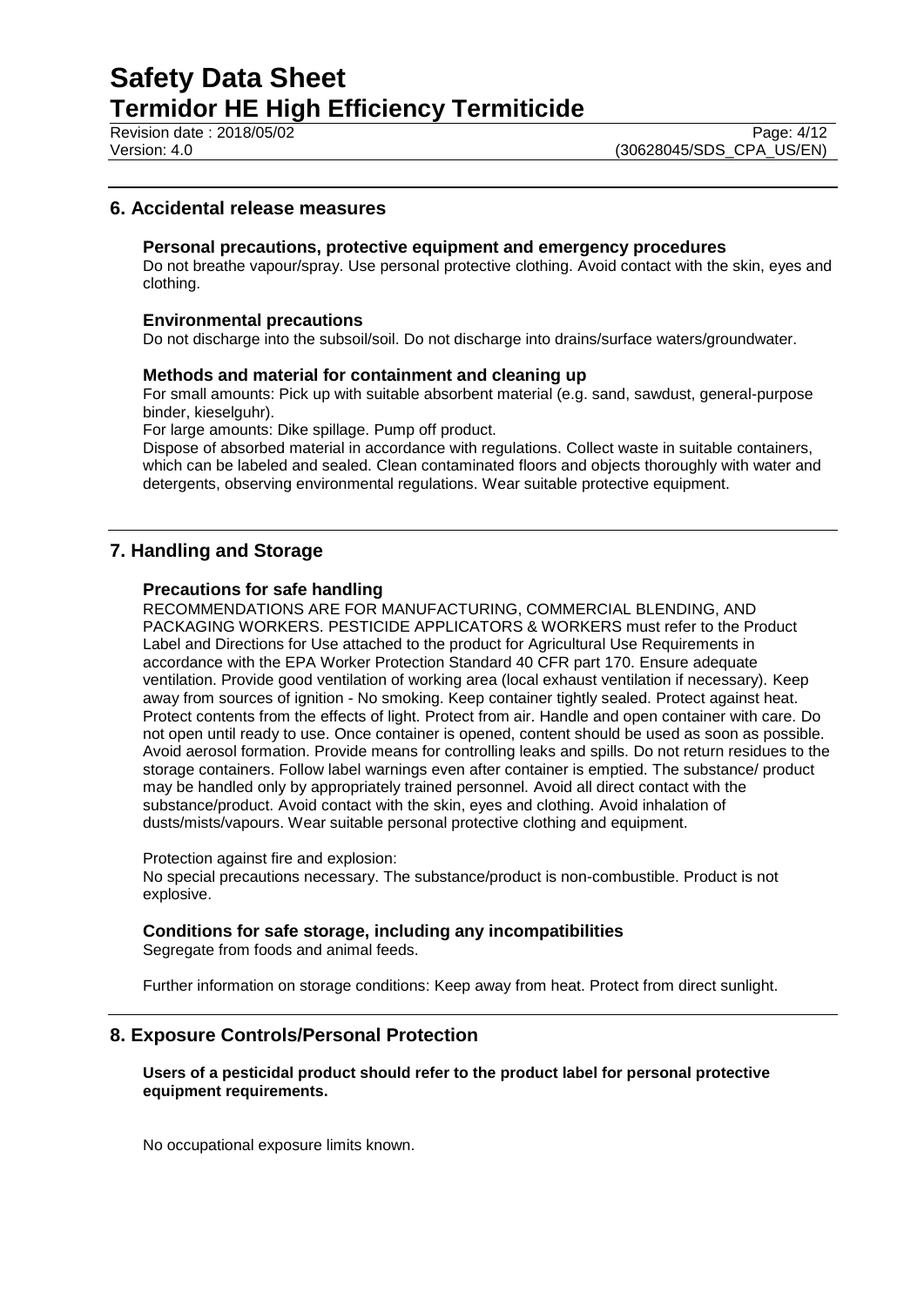Revision date : 2018/05/02 Page: 5/12

#### **Advice on system design:**

Whenever possible, engineering controls should be used to minimize the need for personal protective equipment.

#### **Personal protective equipment**

#### **RECOMMENDATIONS FOR MANUFACTURING, COMMERCIAL BLENDING, AND PACKAGING WORKERS:**

#### **Respiratory protection:**

Wear respiratory protection if ventilation is inadequate. Wear a NIOSH-certified (or equivalent) TC23C Chemical/Mechanical type filter system to remove a combination of particles, gas and vapours. For situations where the airborne concentrations may exceed the level for which an air purifying respirator is effective, or where the levels are unknown or Immediately Dangerous to Life or Health (IDLH), use NIOSH-certified full facepiece pressure demand self-contained breathing apparatus (SCBA) or a full facepiece pressure demand supplied-air respirator (SAR) with escape provisions.

#### **Hand protection:**

Chemical resistant protective gloves, Protective glove selection must be based on the user's assessment of the workplace hazards.

#### **Eye protection:**

Safety glasses with side-shields. Tightly fitting safety goggles (chemical goggles). Wear face shield if splashing hazard exists.

#### **Body protection:**

Body protection must be chosen depending on activity and possible exposure, e.g. head protection, apron, protective boots, chemical-protection suit.

#### **General safety and hygiene measures:**

Wear long sleeved work shirt and long work pants in addition to other stated personal protective equipment. Work place should be equipped with a shower and an eye wash. Handle in accordance with good industrial hygiene and safety practice. Store work clothing separately. Keep away from food, drink and animal feeding stuffs.

## **9. Physical and Chemical Properties**

| suspension                                  |
|---------------------------------------------|
| faint odour, fruity                         |
| Not determined since harmful by inhalation. |
| off-white                                   |
| approx. 4.5 - 6.5                           |
| (20 °C)                                     |
| approx. 0 °C                                |
| Information applies to the solvent.         |
| approx. 100 °C                              |
| Information applies to the solvent.         |
| No flash point - Measurement made           |
| up to the boiling point.                    |
| not applicable                              |
|                                             |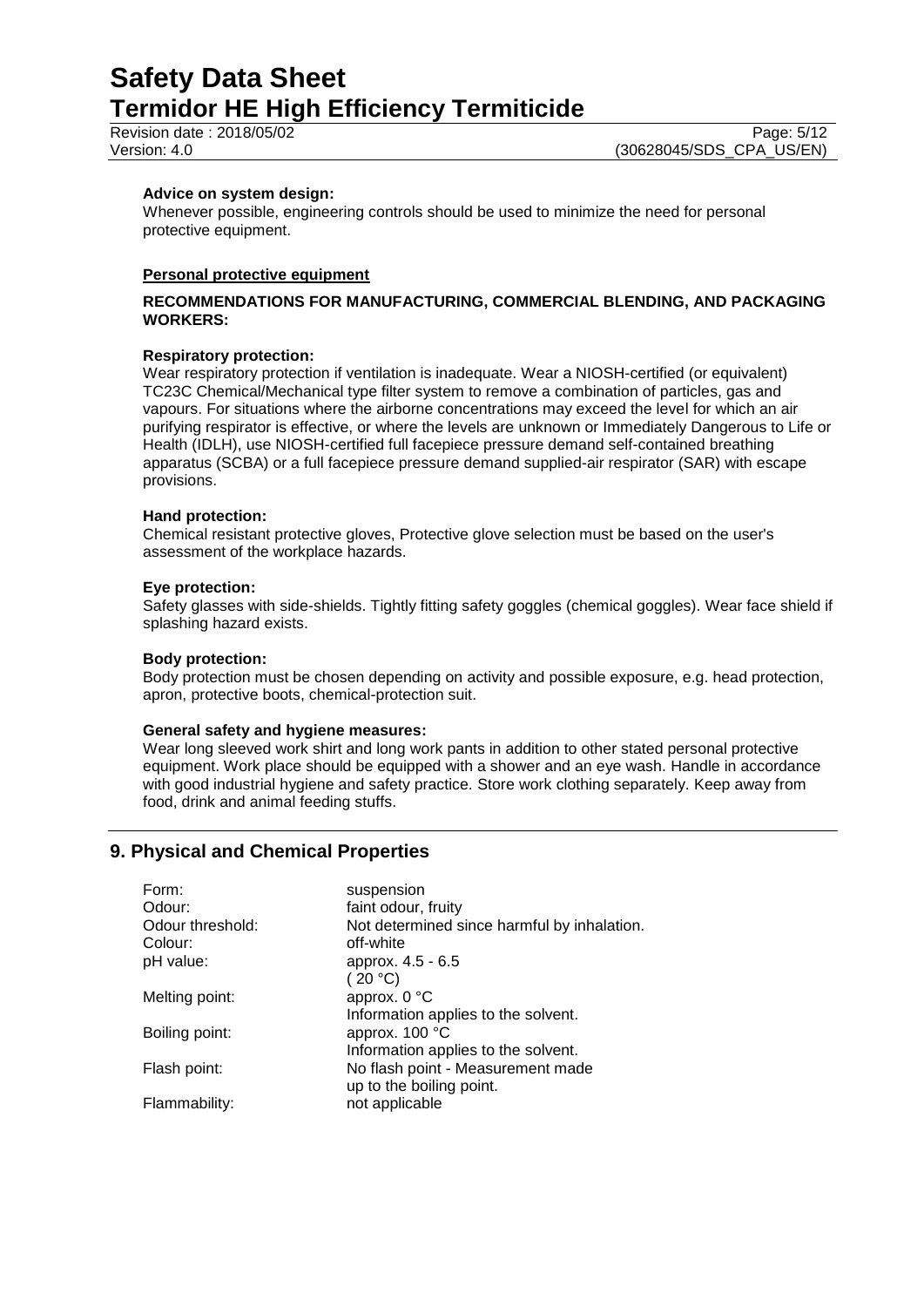| Revision date: 2018/05/02<br>Version: 4.0               |                                                                                                                                                                                                                       | Page: 6/12<br>(30628045/SDS_CPA_US/EN) |
|---------------------------------------------------------|-----------------------------------------------------------------------------------------------------------------------------------------------------------------------------------------------------------------------|----------------------------------------|
| Lower explosion limit:                                  | As a result of our experience with this<br>product and our knowledge of its<br>composition we do not expect any<br>hazard as long as the product is used<br>appropriately and in accordance with<br>the intended use. |                                        |
| Upper explosion limit:                                  | As a result of our experience with this<br>product and our knowledge of its<br>composition we do not expect any<br>hazard as long as the product is used<br>appropriately and in accordance with<br>the intended use. |                                        |
| Autoignition:                                           | 435 °C                                                                                                                                                                                                                |                                        |
| SADT:                                                   | $>75^{\circ}$ C<br>Heat accumulation / Dewar 500 ml (SADT, UN-Test H.4,<br>28.4.4)                                                                                                                                    |                                        |
| Vapour pressure:                                        | approx. 23.4 hPa<br>(20 °C)<br>Information applies to the solvent.                                                                                                                                                    |                                        |
| Density:                                                | approx. 1.1 g/cm3<br>(20 °C)<br>1.09 g/cm3<br>(50 °C)                                                                                                                                                                 |                                        |
| Vapour density:                                         | not applicable                                                                                                                                                                                                        |                                        |
| Partitioning coefficient n-<br>octanol/water (log Pow): | not applicable                                                                                                                                                                                                        |                                        |
| Thermal decomposition:                                  | 190 °C, 720 kJ/kg (DSC (OECD 113))<br>(onset temperature) Not a substance liable to self-<br>decomposition according to UN transport regulations, class 4.1.                                                          |                                        |
| Viscosity, dynamic:                                     | approx. 241 mPa.s<br>(20 °C)                                                                                                                                                                                          |                                        |
| Solubility in water:                                    | dispersible                                                                                                                                                                                                           |                                        |
| Evaporation rate:                                       | not applicable                                                                                                                                                                                                        |                                        |
| Other Information:                                      | If necessary, information on other physical and chemical<br>parameters is indicated in this section.                                                                                                                  |                                        |

## **10. Stability and Reactivity**

## **Reactivity**

No hazardous reactions if stored and handled as prescribed/indicated.

Oxidizing properties: not fire-propagating

## **Chemical stability**

The product is stable if stored and handled as prescribed/indicated.

## **Possibility of hazardous reactions**

No hazardous reactions if stored and handled as prescribed/indicated.

## **Conditions to avoid**

See MSDS section 7 - Handling and storage.

#### **Incompatible materials**

strong acids, strong bases, strong oxidizing agents

## **Hazardous decomposition products**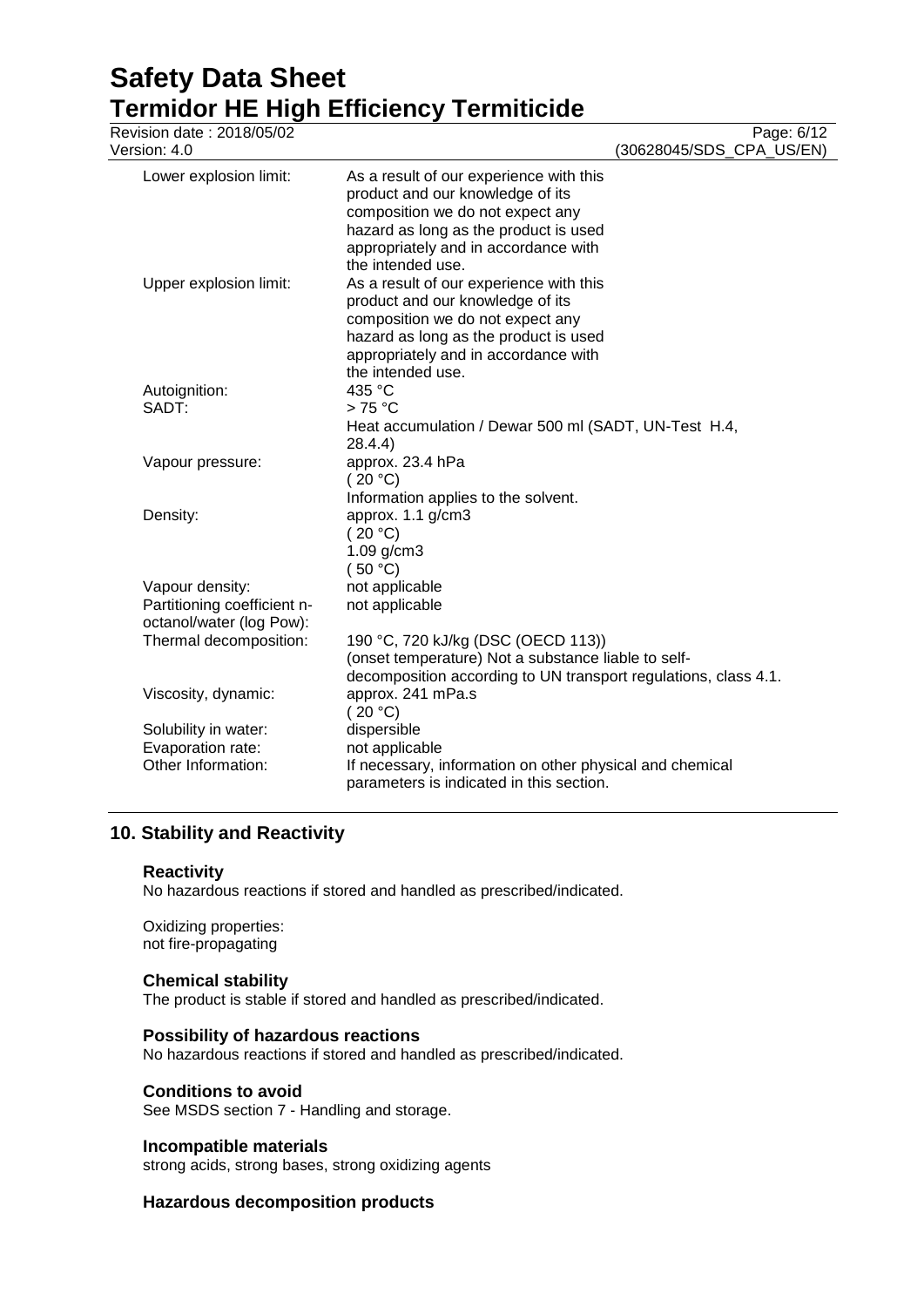Page: 7/12

Version: 4.0 (30628045/SDS\_CPA\_US/EN)

Decomposition products:

Hazardous decomposition products: No hazardous decomposition products if stored and handled as prescribed/indicated.

Thermal decomposition: 190 °C, 2.5 K/min (DSC (OECD 113)) (onset temperature) Not a substance liable to self-decomposition according to UN transport regulations, class 4.1.

## **11. Toxicological information**

## **Primary routes of exposure**

Routes of entry for solids and liquids are ingestion and inhalation, but may include eye or skin contact. Routes of entry for gases include inhalation and eye contact. Skin contact may be a route of entry for liquefied gases.

## **Acute Toxicity/Effects**

#### Acute toxicity

Assessment of acute toxicity: Of moderate toxicity after single ingestion. Of moderate toxicity after short-term inhalation. Virtually nontoxic after a single skin contact. The product has not been tested. The statement has been derived from substances/products of a similar structure or composition.

Oral Type of value: LD50 Species: rat Value: > 500 - < 2,000 mg/kg

Inhalation Type of value: LC50 Species: rat (male) Value: > 2.73 mg/l Exposure time: 4 h An aerosol with respirable particles was tested.

**Dermal** Type of value: LD50 Species: rat (male/female) Value: > 2,000 mg/kg No mortality was observed.

Assessment other acute effects Assessment of STOT single: Based on the available information there is no specific target organ toxicity to be expected after a single exposure.

The product has not been tested. The statement has been derived from the properties of the individual components.

#### Irritation / corrosion

Assessment of irritating effects: Not irritating to the skin. Not irritating to the eyes. The product has not been tested. The statement has been derived from substances/products of a similar structure or composition.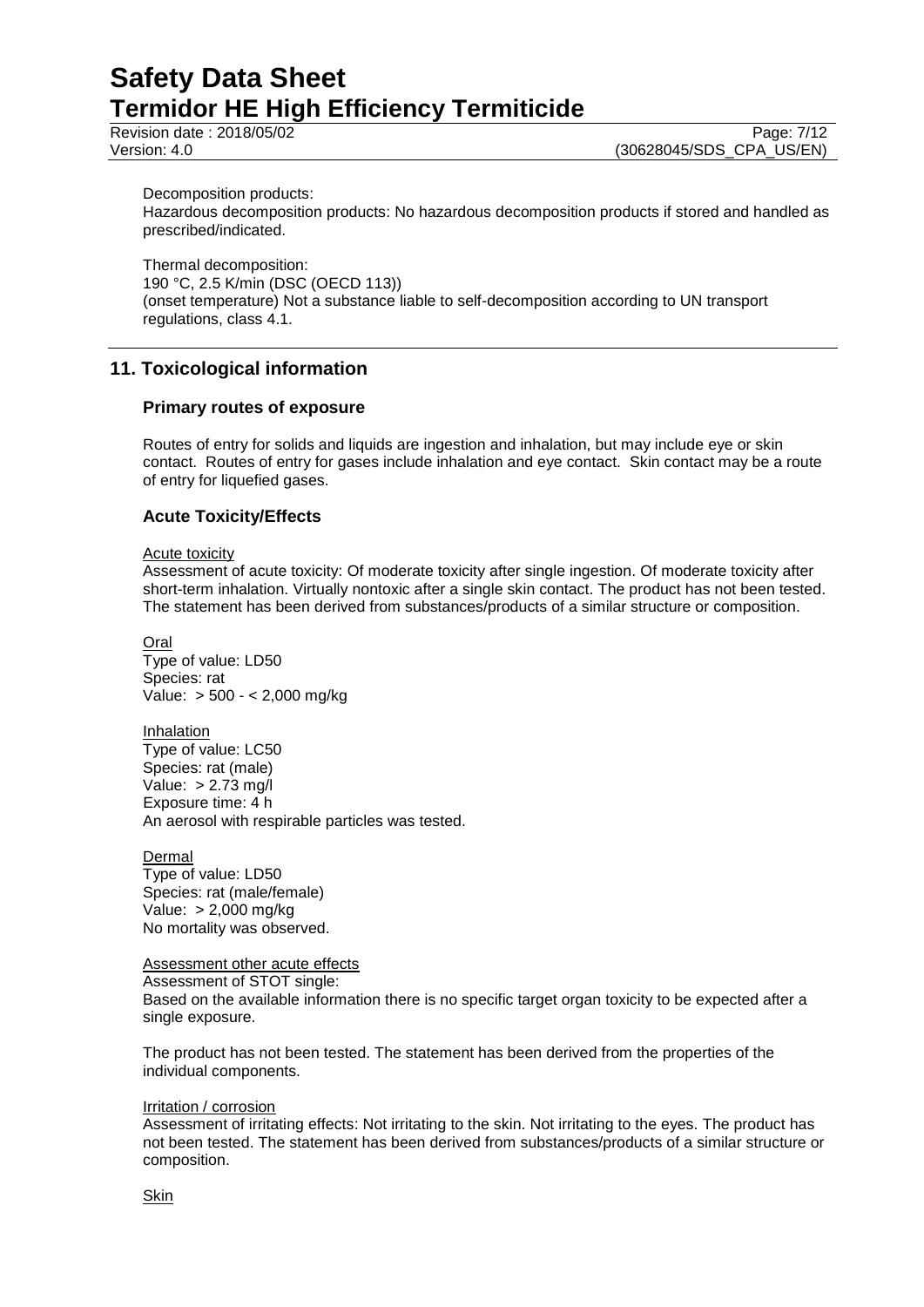Revision date : 2018/05/02 Page: 8/12

Version: 4.0 (30628045/SDS\_CPA\_US/EN)

Species: rabbit Result: non-irritant

Eye Species: rabbit Result: non-irritant

#### **Sensitization**

Assessment of sensitization: The product has not been tested. The statement has been derived from substances/products of a similar structure or composition. There is no evidence of a skin-sensitizing potential.

Mouse Local Lymph Node Assay (LLNA) Species: mouse Result: Skin sensitizing effects were not observed in animal studies.

## **Chronic Toxicity/Effects**

#### Repeated dose toxicity

Assessment of repeated dose toxicity: The product has not been tested. The statement has been derived from the properties of the individual components.

#### *Information on: Fipronil*

*Assessment of repeated dose toxicity: Causes mortality and signs of neurotoxicity through prolonged or repeated exposure.*

*Information on: mixture of: 5-chloro-2-methyl-2H-isothiazol-3-one and 2-methyl-2H-isothiazol-3-one (3:1)*

*Assessment of repeated dose toxicity: No adverse effects were observed after repeated exposure in animal studies. After repeated exposure the prominent effect is local irritation.*

#### **Genetic toxicity**

Assessment of mutagenicity: The product has not been tested. The statement has been derived from the properties of the individual components. Mutagenicity tests revealed no genotoxic potential.

#### **Carcinogenicity**

Assessment of carcinogenicity: The product has not been tested. The statement has been derived from the properties of the individual components.

#### *Information on: Fipronil*

*Assessment of carcinogenicity: In long-term studies in rats the substance induced thyroid tumors. The effect is caused by an animal specific mechanism that has no human counter part. In long-term studies in mice in which the substance was given by feed, a carcinogenic effect was not observed.* ----------------------------------

#### Reproductive toxicity

Assessment of reproduction toxicity: The product has not been tested. The statement has been derived from the properties of the individual components. The results of animal studies gave no indication of a fertility impairing effect.

#### **Teratogenicity**

Assessment of teratogenicity: The product has not been tested. The statement has been derived from the properties of the individual components. Animal studies gave no indication of a developmental toxic effect at doses that were not toxic to the parental animals.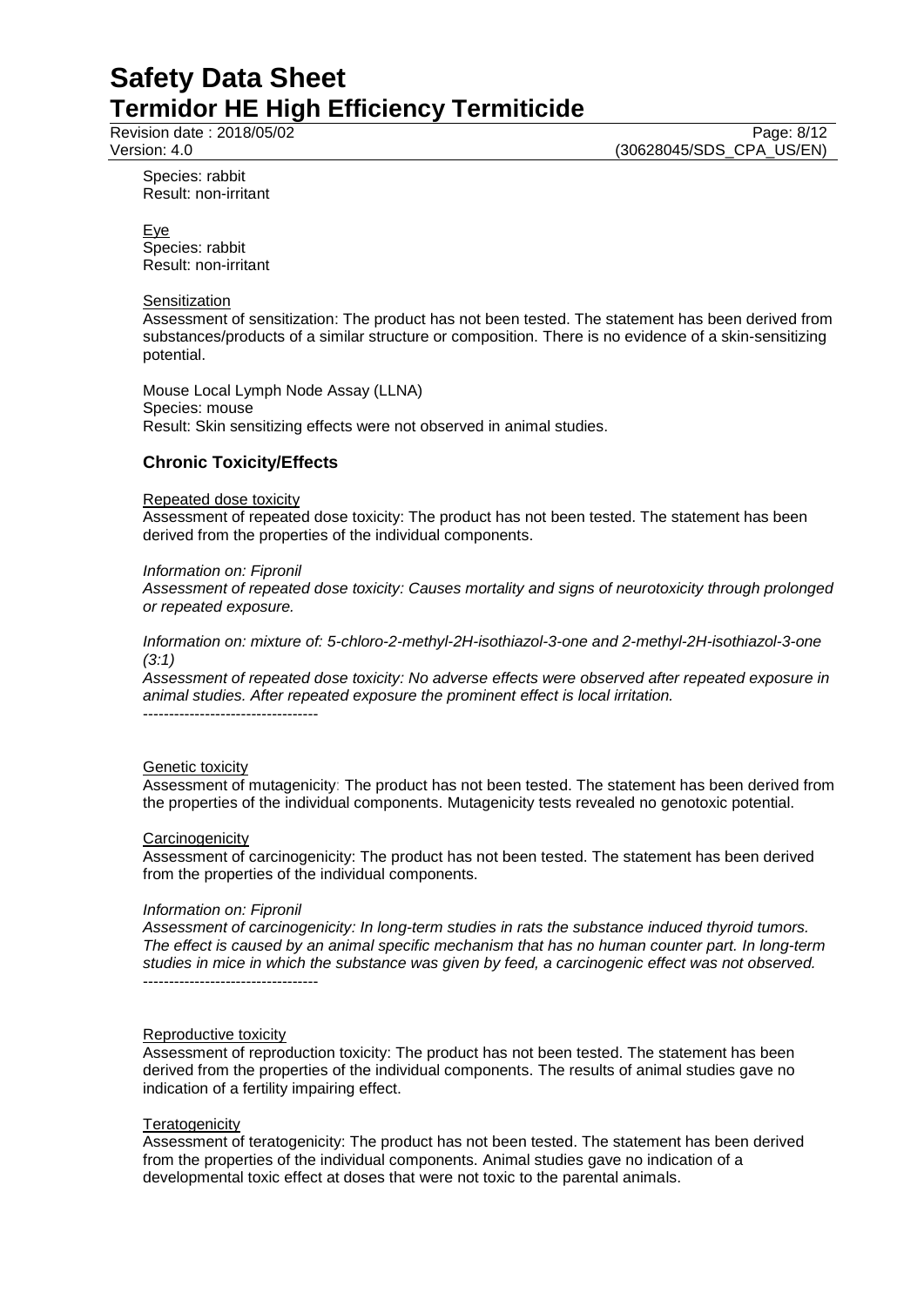Page: 9/12

Version: 4.0 (30628045/SDS\_CPA\_US/EN)

**Other Information** Misuse can be harmful to health.

## **Symptoms of Exposure**

The most important known symptoms and effects are described in the labelling (see section 2) and/or in section 11., Further important symptoms and effects are so far not known.

## **12. Ecological Information**

## **Toxicity**

Aquatic toxicity Assessment of aquatic toxicity: Very toxic to aquatic life with long lasting effects. The product has not been tested. The statement has been derived from the properties of the individual components.

#### Toxicity to fish

*Information on: Fipronil LC50 (96 h) 0.0852 mg/l, Lepomis macrochirus* ----------------------------------

#### Aquatic invertebrates

*Information on: Fipronil EC50 (48 h) 0.19 mg/l, Daphnia magna LC50 (10 d) 0.00043 mg/l, aquatic arthropod* ----------------------------------

Aquatic plants

*Information on: Fipronil EC50 (96 h) 0.068 mg/l (biomass), Scenedesmus subspicatus* ----------------------------------

## **Persistence and degradability**

Assessment biodegradation and elimination (H2O) The product has not been tested. The statement has been derived from the properties of the individual components.

Assessment biodegradation and elimination (H2O)

*Information on: Fipronil*

*Not readily biodegradable (by OECD criteria).* ----------------------------------

## **Bioaccumulative potential**

Assessment bioaccumulation potential The product has not been tested. The statement has been derived from the properties of the individual components.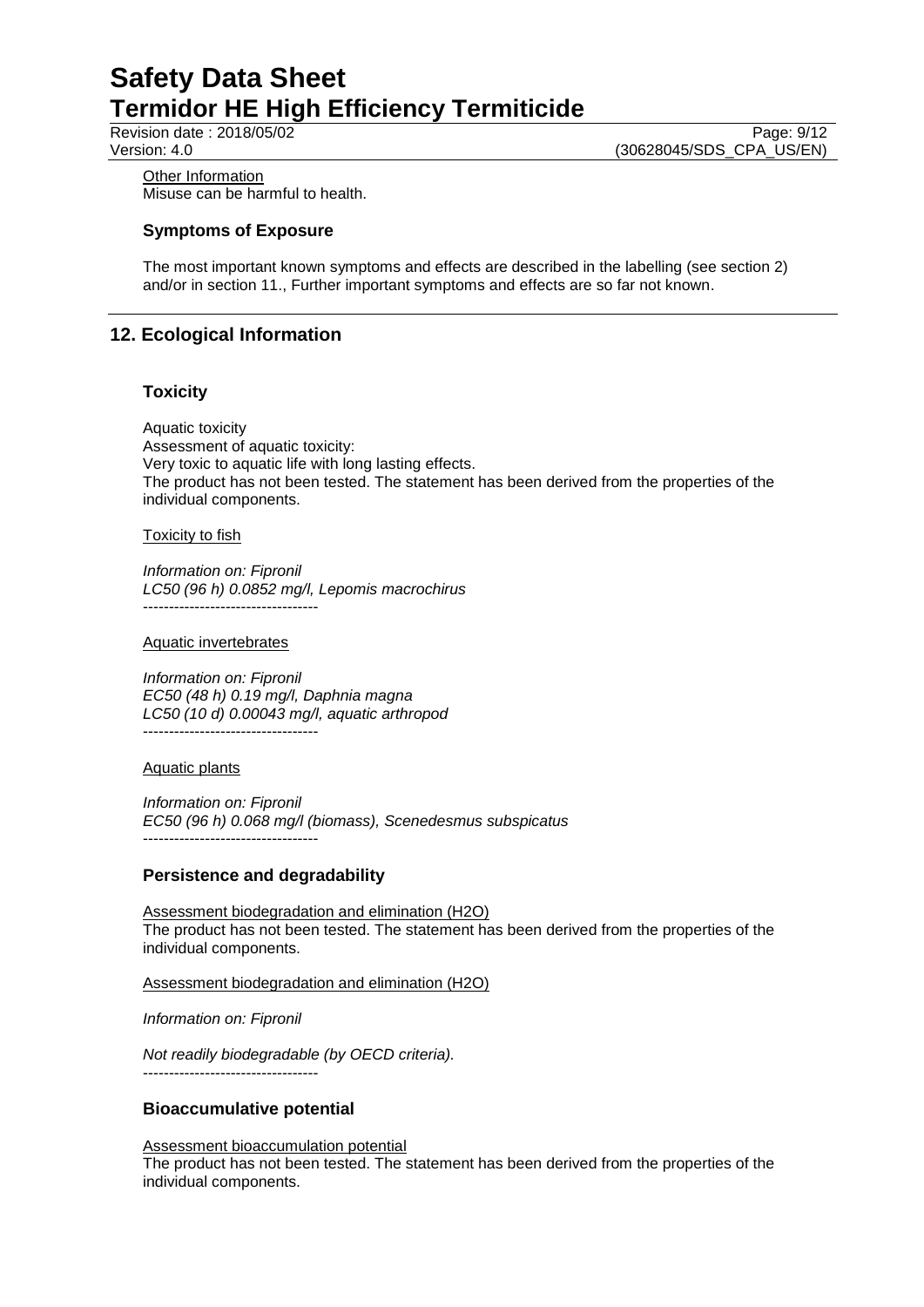Revision date : 2018/05/02<br>
Version: 4.0<br>
Version: 4.0<br>
(30628045/SDS CPA US/EN) (30628045/SDS\_CPA\_US/EN)

#### Bioaccumulation potential

*Information on: Fipronil*

*Bioconcentration factor: 321, Lepomis macrochirus Accumulation in organisms is not to be expected.* ----------------------------------

## **Mobility in soil**

Assessment transport between environmental compartments The product has not been tested. The statement has been derived from the properties of the individual components.

*Information on: Fipronil*

*Following exposure to soil, adsorption to solid soil particles is probable, therefore contamination of groundwater is not expected.*

----------------------------------

## **Additional information**

Other ecotoxicological advice: Do not discharge product into the environment without control.

## **13. Disposal considerations**

#### **Waste disposal of substance:**

Pesticide wastes are regulated. Improper disposal of excess pesticide, spray mix or rinsate is a violation of federal law. If pesticide wastes cannot be disposed of according to label instructions, contact the State Pesticide or Environmental Control Agency or the Hazardous Waste representative at the nearest EPA Regional Office for guidance.

#### **Container disposal:**

Rinse thoroughly at least three times (triple rinse) in accordance with EPA recommendations. Consult state or local disposal authorities for approved alternative procedures such as container recycling. Recommend crushing, puncturing or other means to prevent unauthorized use of used containers.

## **14. Transport Information**

**Land transport** USDOT

Not classified as a dangerous good under transport regulations

| Sea transport |  |
|---------------|--|
| IMDG          |  |

Hazard class: 9 Packing group: III ID number: UN 3082 Hazard label: 9, EHSM Marine pollutant: YES

Proper shipping name: ENVIRONMENTALLY HAZARDOUS SUBSTANCE, LIQUID, N.O.S. (contains FIPRONIL)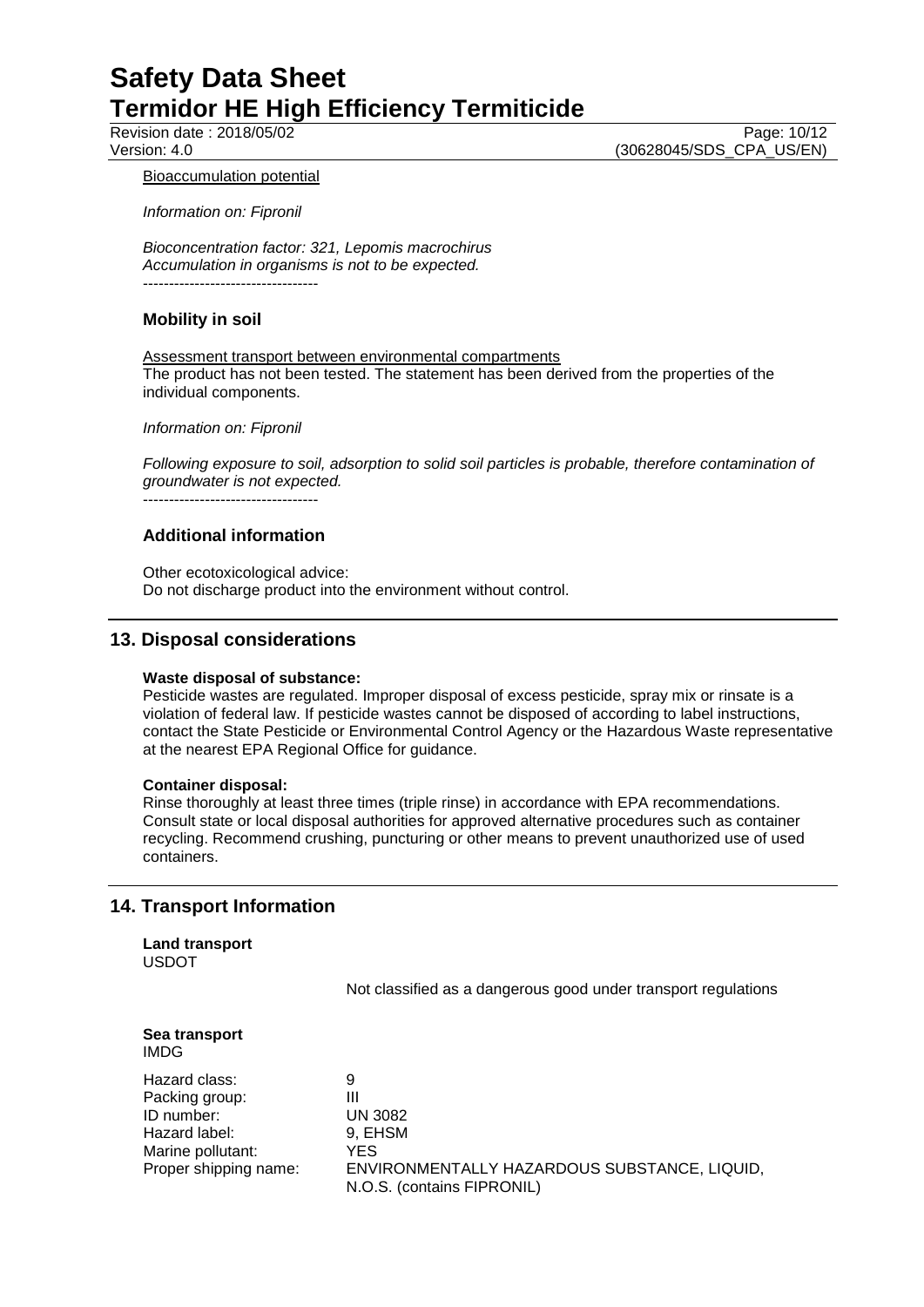Revision date : 2018/05/02 Page: 11/12

Version: 4.0 (30628045/SDS\_CPA\_US/EN)

#### **Air transport** IATA/ICAO

Hazard class: 9 Packing group: III ID number: UN 3082 Hazard label: 9, EHSM

Proper shipping name: ENVIRONMENTALLY HAZARDOUS SUBSTANCE, LIQUID, N.O.S. (contains FIPRONIL)

## **Further information**

This product may be classified as limited quantity in selected package sizes.

## **15. Regulatory Information**

## **Federal Regulations**

# **Registration status:**

TSCA, US released / exempt

Chemical TSCA, US blocked / not listed

**EPCRA 311/312 (Hazard categories):** Refer to SDS section 2 for GHS hazard classes applicable for this product.

## **State regulations State RTK CAS Number Chemical name**<br> **PA CAS Number Chemical name**<br> **PRODUGE PRODUGE PRODUGE PRODUGE** 57-55-6 Propylene glycol NJ 57-55-6 Propylene glycol

## **Safe Drinking Water & Toxic Enforcement Act, CA Prop. 65:**

## **BASF Risk Assessment, CA Prop. 65:**

Based on an evaluation of the product's composition and the use(s), this product does not require a California Proposition 65 Warning.

## **Labeling requirements under FIFRA**

This chemical is a pesticide product registered by the Environmental Protection Agency and is subject to certain labeling requirements under federal pesticide law. These requirements differ from the classification criteria and hazard information required for safety data sheets, and workplace labels of non-pesticide chemicals. Following is the hazard information as required on the pesticide label.

CAUTION: KEEP OUT OF REACH OF CHILDREN. HARMFUL IF SWALLOWED. HARMFUL IF INHALED. HARMFUL IF ABSORBED THROUGH SKIN. Do not get in eyes, on skin, or on clothing.